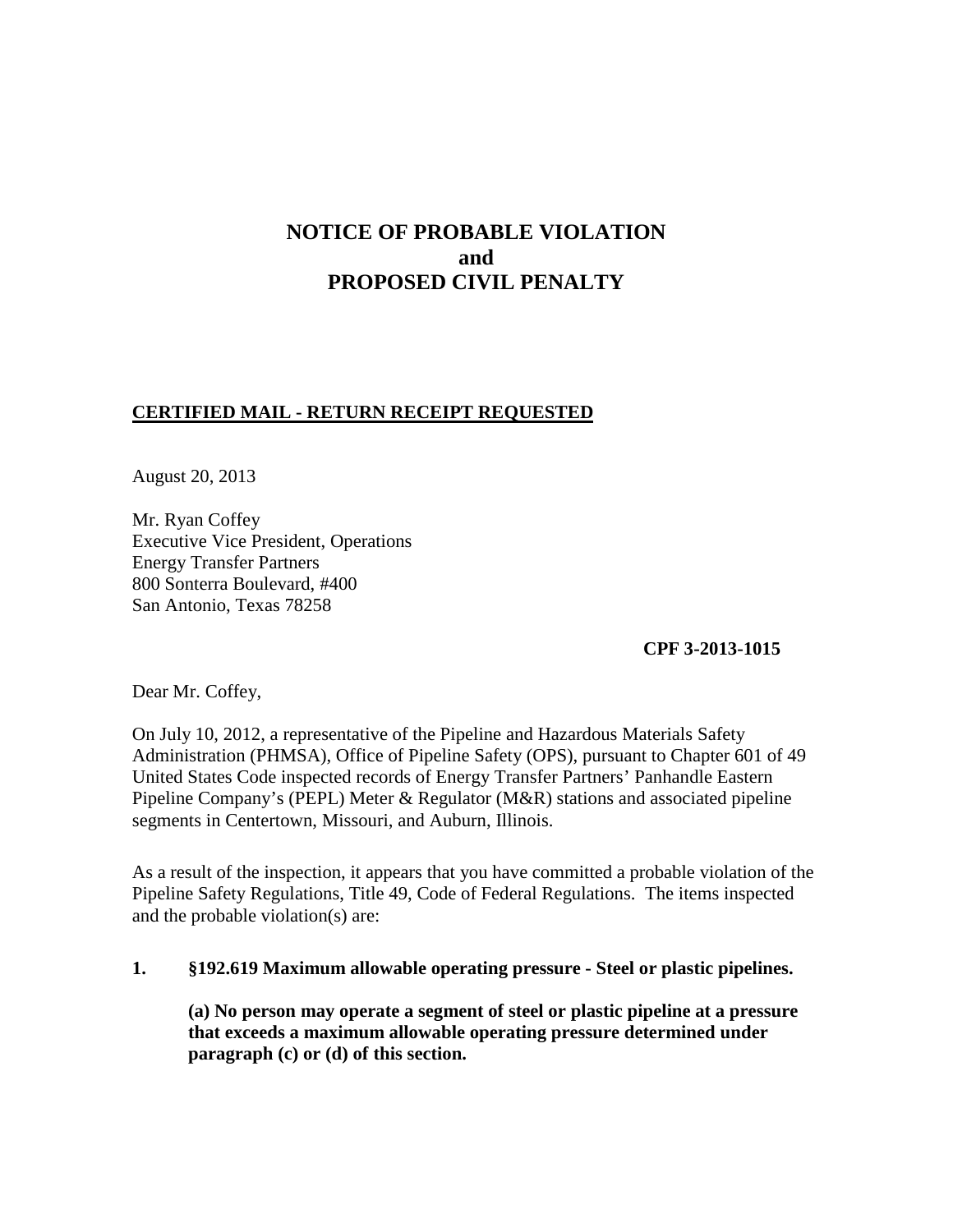PEPL operated the pipeline downstream of the Centertown, Missouri, M&R station and the Auburn, Illinois, M&R station at pressures which exceeded the established Maximum Allowable Operating Pressure (MAOP).

On October 28, 2011, PEPL's working and monitor regulators at Centertown, Missouri's, M&R station malfunctioned allowing the pressure to reach approximately 486 psig, which exceeded the MAOP of 99 psig. The malfunction was caused by moisture left in the upstream pipeline, from a previous hydro-test, getting into the pilot regulator. As a result, the regulator failed to limit the pressure downstream. This pipeline operated above 110 psig for approximately 9 hours.

PEPL operated the Centertown, Missouri, M&R station and piping above the established MAOP, which is a violation of §192.619.

#### **2. §192.619 Maximum allowable operating pressure - Steel or plastic pipelines.**

# **(a) No person may operate a segment of steel or plastic pipeline at a pressure that exceeds a maximum allowable operating pressure determined under paragraph (c) or (d) of this section.**

On April 6, 2012, PEPL's working and monitor regulators at Auburn, Illinois's, M&R station froze-up resulting in the pressure downstream of the station reaching approximately 550 psig, which exceeded the MAOP of 307 psig. The malfunction was due to moisture in the pipeline, station heaters not operating, and the transfer of the supply to a higher pressure pipeline. The pipeline was operated above its MAOP for approximately 1- $\frac{1}{2}$  hours.

PEPL operated the Auburn, Illinois, M&R station and piping above the established MAOP which is a violation of §192.619.

#### Proposed Civil Penalty

Under 49 United States Code, § 60122, you are subject to a civil penalty not to exceed \$200,000 per violation per day the violation persists up to a maximum of \$2,000,000 for a related series of violations. For violations occurring prior to January 4, 2012, the maximum penalty may not exceed \$100,000 per violation per day, with a maximum penalty not to exceed \$1,000,000 for a related series of violations. The Compliance Officer has reviewed the circumstances and supporting documentation involved in the above probable violation(s) and has recommended that you be preliminarily assessed a civil penalty of \$92,400 as follows: